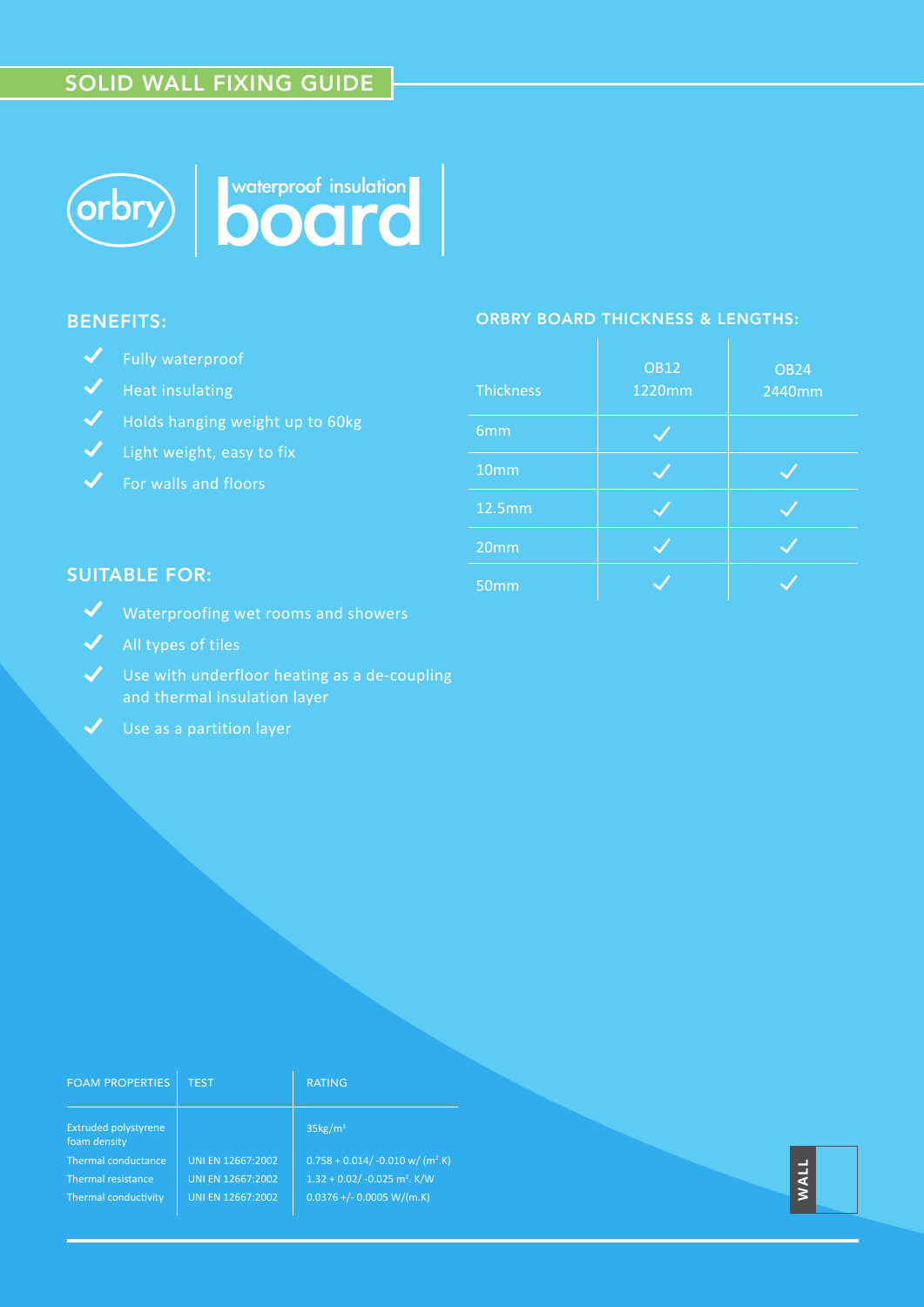#### PREPARATION

#### EXISTING PLASTER

Good quality sound plaster can only bear a maximum weight of 20kg/m<sup>2</sup>. This is insufficient to bear the weight of Orbry<sup>™</sup> **Board** and tiles when fixed. Therefore, either remove all the plaster to return to an underlying sound load-bearing surface, or mechanically fix (see mechanical fixing section) through the plaster into the underlying sound load-bearing surface using **OrbryTM Spanker Dowels**. The **OrbryTM Spanker Dowels** must penetrate the load bearing surface by a minimum of 35mm.

#### EXISTING TILED SURFACES

Existing tiled surfaces need to be mechanically fixed (see mechanical fixing section) through the tile and back to an underlying sound load-bearing surface using Orbry<sup>™</sup> Spanker Dowels. The Orbry<sup>™</sup> Spanker Dowels must penetrate the load bearing surface by a minimum of 35mm. Alternatively, remove the tiles and adhesive and return to the underlying sound loadbearing surface. All wall surfaces must be load-bearing, sound, clean, and free from dust and other contaminants including paint. Walls must be flat and even.

#### FIXING WITH TILE ADHESIVE TO BRICK, BLOCK OR CONCRETE WALLS

- **1.** Apply a suitable flexible cement based tile adhesive with a trowel with a minimum notch of 8 x 8mm. Notches of up to 20 x 20mm may be used if the wall has minor irregularities.
- **2.** Fix direct to the wall and adjust to ensure boards are perpendicular (see Fig.1).
- **3.** Butt joint adjacent boards.

# FIXING ORBRY BOARDS:<br>SOLID WALLS SOLID WALLS

*6mm boards or thicker may be used.* 



#### MECHANICAL FIXING

- **1.** Offer the board to the wall, and using a 10mm drill bit, drill through the board to a depth equal to the length of the **Orbry™ Spanker Dowel** that you are using. Insert the **Orbry™ Spanker Dowel** and tap in the securing pin until board is held in place. (see Fig.2)
- **2.** Drill additional holes every 300mm and loose fit with Orbry Spanker Dowels. Fit adjacent boards using the same method and check that they are level.
- **3.** Hammer in all fixing pins until the Orbry™ Spanker Dowels are all securely fixed. Do not over hammer the dowels or they will crush the boards.

*10mm boards and thicker may be used.*



#### DOT AND DAB FIXING

Dot and Dab fixing can be used to fix to uneven walls.

- **1.** Drill the board with a 10mm masonry drill at approx 600mm centres for 20mm thick boards (6 holes for a 1220mm board or 10 for a 2440mm long board), or 300mm centres for 10mm/12mm thick boards (15 holes for a 1220mm board or 27 holes for a 2440mm long board). (See Fig.3 for a layout example of 10mm boards).
- **2.** Apply dabs of suitable cement-based adhesive to the back of the board where the drill holes are located. The adhesive thickness should not exceed 30mm and the dabs should be a minimum diameter of 120mm. (see Fig.3)
- **3.** Offer up the board to the wall and push firmly before adjusting with a level to ensure it is true and level.

Fig.1 *Fixing OrbryTM Boards with tile adhesive.*

- **4.** Allow the adhesive to dry, then drill through the existing holes to the depth of the **OrbryTM Spanker Dowel**, insert the dowel and fixing pin and hammer in. The Orbry<sup>™</sup>  **Spanker Dowels** must penetrate the load bearing surface by a minimum of 35mm.
- **5. When fixing to dry areas,** apply **OrbryTM Self Adhesive Scrim Tape** to all horizontal and vertical joints using a thin layer of cement based tile adhesive and a float trowel. (see Fig.4)

#### WATERPROOFING JOINTS FOR WET AREAS

All **OrbryTM Boards** are fully waterproof and can be used to create a waterproof system, so they are excellent for wet rooms and showers. When waterproofing a wet area, it is important to waterproof all joints.

Tape all joints using one of the following waterproof tape systems:

- **1.** For speed of application, use **OrbryTM Self Adhesive Waterproof Tape**, available in 10m rolls.
- **2. OrbryTM Waterproof Tape**, available in 5m and 10m rolls, and Orbry<sup>™</sup> Waterproof Corners fixed with Orbry<sup>™</sup>  **Waterproof Sealing Compound.**

Fig.2 *Hammer home all fixing pins until the OrbryTM Spanker Dowels are all securely fixed.*





#### TILING

**OrbryTM Boards** are the ideal surfaces to tile on. They bond with all proprietary tile adhesives, so all you need to do is choose the correct adhesive for the type of tile you are fixing. If in doubt seek further advice from the adhesive and grout manufacturer. For a wet area installation you need to achieve a solid bed of adhesive, ensuring no voids are left beneath the tiles. The maximum combined weight of tiles, adhesive and grout that the boards can hold is 60kg per square metre (fixed to the wall) which is more than enough for all tile and stone finishes.

### PLASTERING AND PAINTING

Follow the plaster manufacturers' recommendations for priming a cement based surface and apply a skim coat. Once completely dry the plaster can be decorated.

#### CUTTING AND HANDLING

**OrbryTM Boards** can be cut easily with a utility knife. Even the largest boards weigh less than 10kg and can be handled and fixed by one person. The cut edge of a board can be rough, so suitable gloves should be worn.